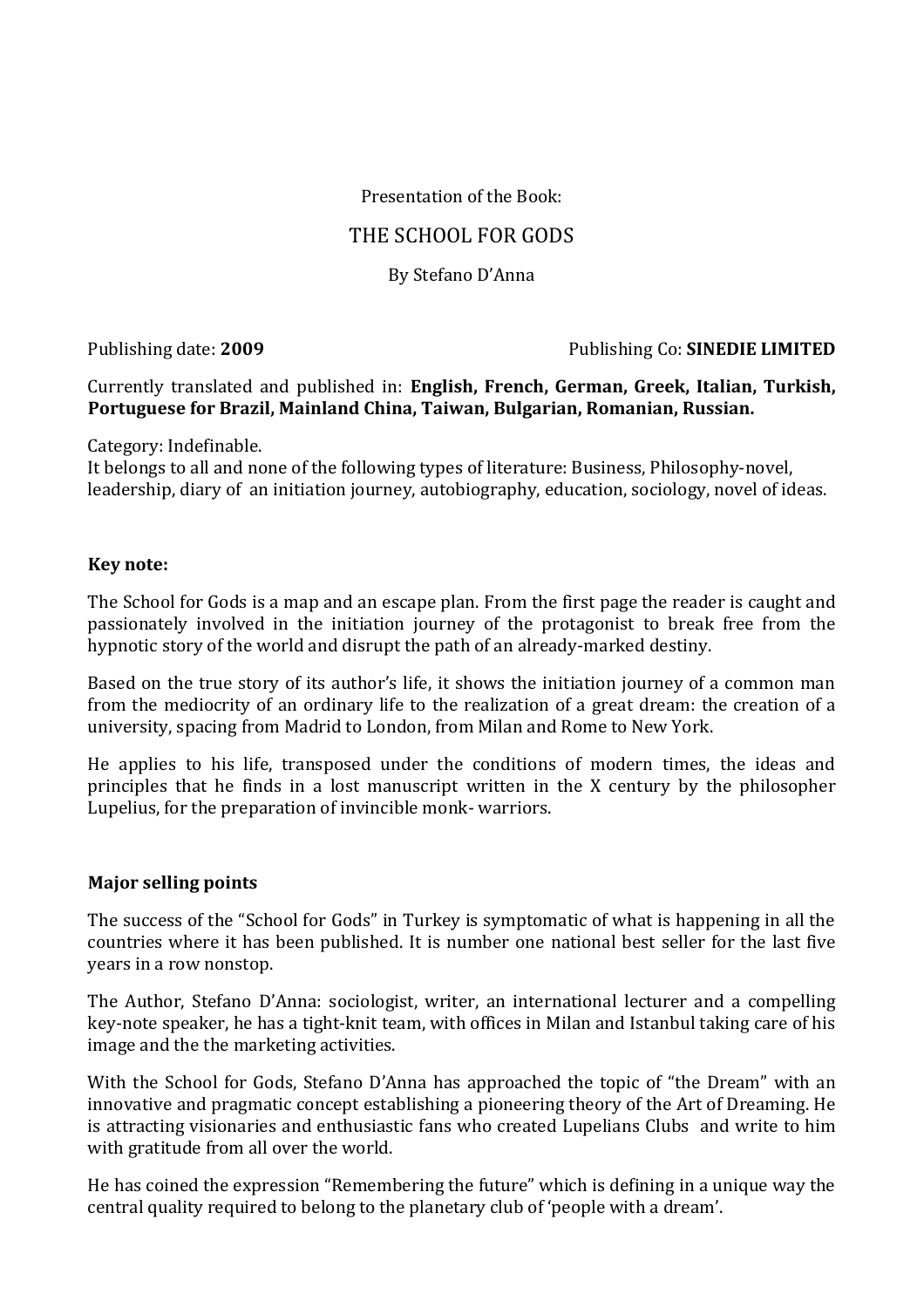SfG is a one-off wisdom book, a philosophical novel, deep and compelling, such as the literary market has not seen an equal for years. It provides the reader with interminable material for musing and food for thought. As a matter of fact hundred of thousands keep it close at hand, on their night table, and many start their day reading one of its inspiring sentences.

The story epitomizes the innovative figure of the "pragmatic dreamer" as someone who is able to harmonize business and ethics, action and contemplation, financial power and love demonstrating that this polarities are only apparent. This 'invention' among the others explains why The School for Gods is so appealing also to businessmen and corporate people.

What is most appreciated by the readers is the bravery of the author who exposes his real life and explores it in depth with rarely seen honesty and a sincerity which borders on mercilessness. The story shows the work in progress of an inner journey but also the weaknesses, the treacheries and depths of despair he falls into on the way, and how each time he miraculously recover. His redemption attracts the sympathy which gives hopes to anybody, doesn't matter how far he has fallen and how impossible it might appear.

The widespread scenarios of the Book. Stefano D'Anna recounts the years of study and apprenticeship he has spent with an 'extraordinary' being, a timeless mentor, that he named the 'Dreamer'. Their remarkable meetings take place throughout the world, from Marrakech or Barcelona to Shangai, from Bogota to Kuwait, where the Dreamer's teachings become even more dramatic and compelling.

Applying the Dreamer's ideas and principles to his life the author shows how any man can have a vertical transformation and change the course of one's life events. One of the most precious fragments of wisdom the reader can find in the Book, and treasure, is that what the ordinary mankind calls reality, the world out of us which looks solid and concrete, in actual fact is moldable like clay, it is our psychology solidified. Our thinking shapes our world. Out there we meet always ourselves. And the world is wide or narrow, abundant or scanty, beautiful or miserable as we are. *The world is such because you are such* is one of the most memorable mottos the readers from all over the world love the most and never forget.

The universality of its message addressed to a practically unlimited target group, as it is demonstrated by its many translations and its success in countries so different for traditions and culture, like China and Taiwan.

### **Author information**

Stefano D'Anna graduated in Economics at the University of Naples with First Class Honors (cum laude), obtained a Master at the London Business School (ITP Program) and a Doctorate in Sociology of Communications at The Catholic University in Milan. Has been a leading manager of multinational companies including Alfa-Romeo, FIAT International and Olivetti Corporation of America in New York and Middle East. He is an international lecturer and an inspiring key-note speaker at major international Conventions and Forums, in Europe, USA and South America. In last years has started the cycle of the "Integrity Seminars" bringing to International Corporate Leaders his findings about Integrity and Corporate Longevity. He is the founder of ESE, an international university with campuses in London, Madrid and NY, besides Rome, Florence and Milan. In December 2010 he has founded the "Future Leaders for the World" Program.

He is also the co-author, with the Journalist Gigi Moncalvo, of 'Berlusconi in concert" a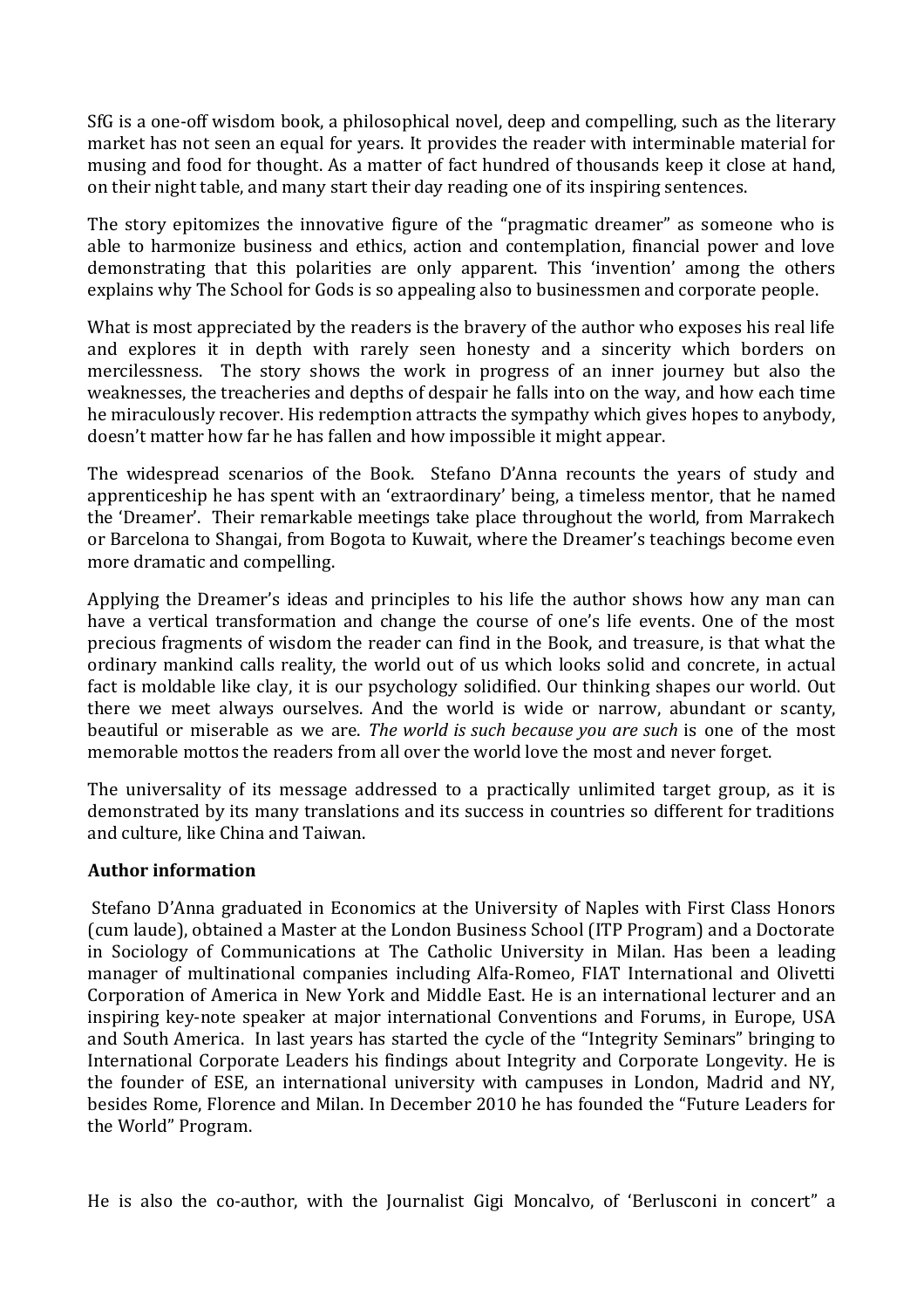sociological biography of Berlusconi entrepreneur, before he entered in politics, which has become a fundamental text-book of Psychology of Success.

His last book "A Dream for the World"(2012), already translated in 4 languages, is the vision of a psychological revolution capable to free humanity from fear, negative emotions and destructive thinking. It is also the manifesto of a planetary project for the preparation of 'Future Leaders for the World' driven by ethics and integrity, capable to play their role as a mission, as a sacred duty. They will be the most strategic resource of all nations. They will fix the world.

### **Comparative Titles**

The Celestine Profecy by James Redfield Life is real only then when I am by G.I. Gurdjieff Separate Reality by Carlos Castaneda The Strange Life of Ivan Osokin by P.D. Ouspensky Dead Poet Society by N.H. Kleinbaum Illusions: The Adventures of a Reluctant Messiah by Richard Bach

## **Why we like it**

The Book's philosophy brings to the reader ideas and principles which belong to a revolutionary vision of the world.

Reading it, most people are led to see for the first time a breach in the hypnotic description of the world and the concrete possibility to transgress the inflexible laws to which all mankind is subjected.

The Book is a map and an escape plan which have helped thousands of people to abandon the circles of an ordinary life with its corollary of dependency, uniformity and mass thinking.

Ozan M., Turkey: Your Book is unbelievable. It made me realize how small my dream is. A home, a house, a small carrier...

- Korina, Greece: Congratulations for your important work, for your book, for everything! Thank you so much for writing it and teaching us that the dream is the most real thing there is…
- Nikolai, Bulgaria: Everything is so real, so beautiful, so impressing and inspiring. This is "my" book, my inspiration, my reality…
- Jean D., Scotland: I cannot thank you enough for writing your book. I would love the chance to meet you and take part in one of your seminars…

Simiona, Romenia: You changed my life…

Nicolas A, France: I bought your Book at the Quantum Conference in Reims. It changed my point of view almost about everything. Ps I was impressed by your ability to hold your conference in French…